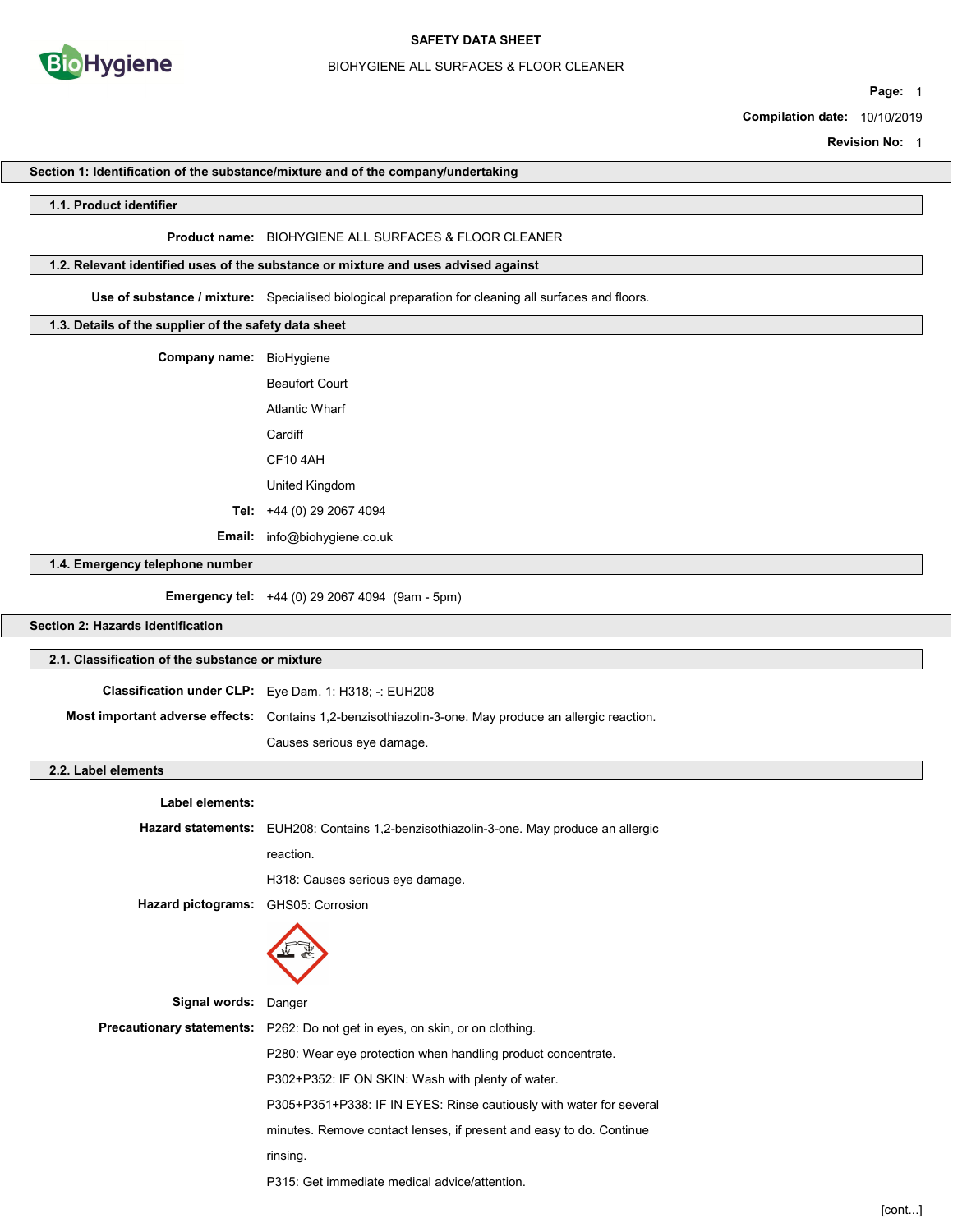#### BIOHYGIENE ALL SURFACES & FLOOR CLEANER

#### 2.3. Other hazards

PBT: This product is not identified as a PBT/vPvB substance.

## Section 3: Composition/information on ingredients

#### 3.2. Mixtures

### Hazardous ingredients:

ALCOHOLS C9-C11 ETHOXYLATED - REACH registered number(s): EXEMPT FROM REACH

| <b>EINECS</b>              | CAS                                 | PBT / WEL                | <b>CLP Classification</b>                    | Percent  |
|----------------------------|-------------------------------------|--------------------------|----------------------------------------------|----------|
|                            | 68439-46-3                          | $\overline{\phantom{0}}$ | Acute Tox. 4: H302; Eye Dam. 1: H318         | 5-10%    |
|                            | ALCOHOLS, C9-11 ETHOXYLATED, 2.5 EO |                          |                                              |          |
| $\overline{\phantom{0}}$   | 68439-46-3                          | $\overline{\phantom{0}}$ | Eye Dam. 1: H318                             | $1 - 5%$ |
| 1,2-BENZISOTHIAZOLIN-3-ONE |                                     |                          |                                              |          |
| 220-120-9                  | 2634-33-5                           |                          | Acute Tox. 4: H302; Skin Irrit. 2: H315; Eye | < 0.1%   |

Dam. 1: H318; Skin Sens. 1: H317; Aquatic

Acute 1: H400

## Section 4: First aid measures

4.1. Description of first aid measures Skin contact: Wash immediately with plenty of soap and water. Eye contact: Immediately flush eyes with plenty of water. Remove contact lenses, if present and easy to do. Continue rinsing. If irritation develops get medical attention. Ingestion: Rinse mouth and throat with water and give sips of water to drink. If symptoms persist, get medical attention. Inhalation: Remove victim to fresh air. 4.2. Most important symptoms and effects, both acute and delayed Skin contact: There may be irritation and redness at the site of contact. Eye contact: There may be pain and redness. The eyes may water profusely. There may be severe pain. The vision may become blurred. May cause permanent damage. Ingestion: There may be soreness and redness of the mouth and throat. Inhalation: There may be irritation of the throat with a feeling of tightness in the chest. Delayed / immediate effects: Immediate effects can be expected after short-term exposure. 4.3. Indication of any immediate medical attention and special treatment needed Immediate / special treatment: Treat symptonmatically.

Section 5: Fire-fighting measures

5.1. Extinguishing media

Extinguishing media: Suitable extinguishing media for the surrounding fire should be used. Use

water spray to cool containers.

#### [cont...]

Page: 2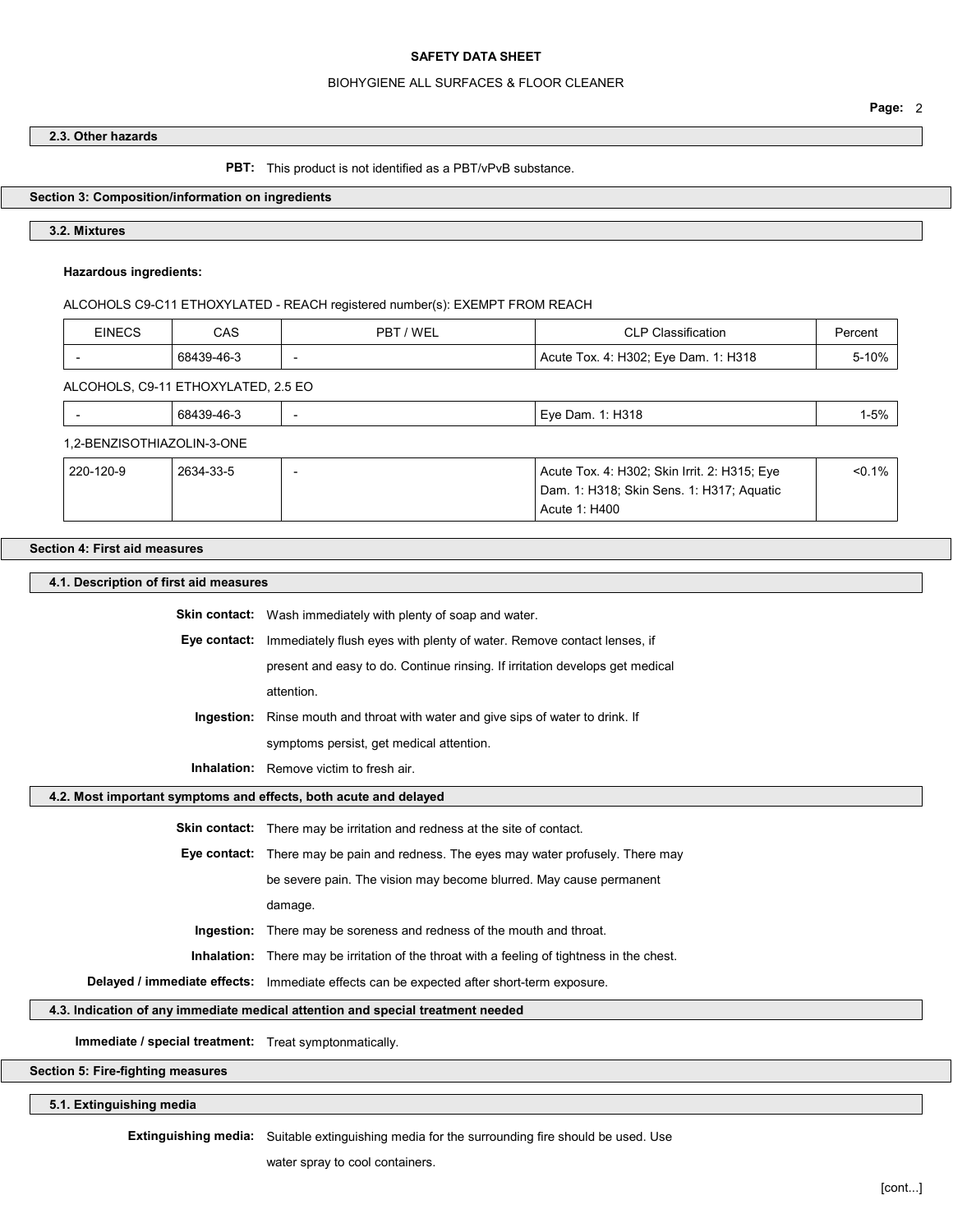#### BIOHYGIENE ALL SURFACES & FLOOR CLEANER

# Page: 3

# 5.2. Special hazards arising from the substance or mixture

Exposure hazards: Not applicable.

## 5.3. Advice for fire-fighters

Advice for fire-fighters: Wear self-contained breathing apparatus. Wear protective clothing to

prevent contact with skin and eyes.

## Section 6: Accidental release measures

## 6.1. Personal precautions, protective equipment and emergency procedures

Personal precautions: Do not attempt to take action without suitable protective clothing - see

section 8 of SDS.

## 6.2. Environmental precautions

Environmental precautions: No special environmental concerns.

## 6.3. Methods and material for containment and cleaning up

Clean-up procedures: Wash the spillage site with large amounts of water.

## 6.4. Reference to other sections

Reference to other sections: Refer to section 8 of SDS.

## Section 7: Handling and storage

7.1. Precautions for safe handling

Handling requirements: No special handling requirements.

## 7.2. Conditions for safe storage, including any incompatibilities

Storage conditions: Store in a cool, well ventilated area. Keep container tightly closed.

## 7.3. Specific end use(s)

Specific end use(s): No data available.

## Section 8: Exposure controls/personal protection

## 8.1. Control parameters

Workplace exposure limits: No data available.

DNEL/PNEC Values

## Hazardous ingredients:

## 1,2-BENZISOTHIAZOLIN-3-ONE

| $\mathsf{Type}$ | :xposure                       | Value | Population | Effect  |
|-----------------|--------------------------------|-------|------------|---------|
| <b>DNEL</b>     | Inhalation (developmental tox) | .1    | Consumers  | vstemic |

## 8.2. Exposure controls

Engineering measures: No special requirement

Respiratory protection: Respiratory protection not required. Use in a well ventilated area.

Hand protection: Wear gloves if prolonged contact with product is likely.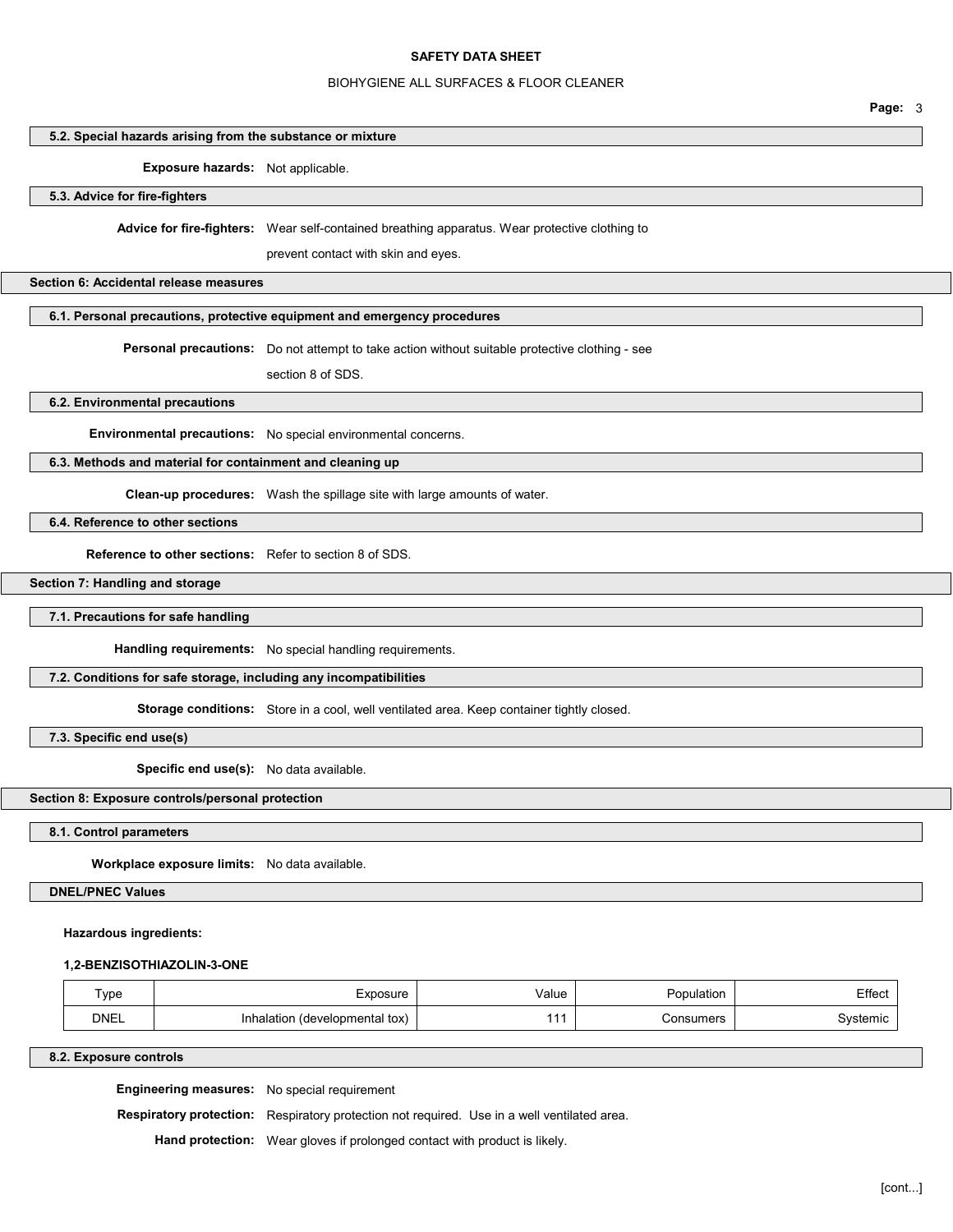## BIOHYGIENE ALL SURFACES & FLOOR CLEANER

Page: 4

Eye protection: Wear glasses when preparing ready to use mixtures.

## Skin protection: No special requirement.

## Section 9: Physical and chemical properties

| 9.1. Information on basic physical and chemical properties |                                                                                      |                           |
|------------------------------------------------------------|--------------------------------------------------------------------------------------|---------------------------|
|                                                            | <b>State: Liquid</b>                                                                 |                           |
| Colour: Blue                                               |                                                                                      |                           |
|                                                            | <b>Odour:</b> Pleasant                                                               |                           |
| Evaporation rate: No data available.                       |                                                                                      |                           |
|                                                            | <b>Oxidising:</b> No data available.                                                 |                           |
| <b>Solubility in water:</b> Soluble                        |                                                                                      |                           |
|                                                            | Viscosity: No data available.                                                        |                           |
| Boiling point/range°C: >100                                | Melting point/range $°C: >0$                                                         |                           |
| <b>Flammability limits %: lower:</b> No data available.    |                                                                                      | upper: No data available. |
|                                                            | Part.coeff. n-octanol/water: No data available.<br>Flash point°C: No data available. |                           |
| Autoflammability°C: No data available.                     | Vapour pressure: No data available.                                                  |                           |
| Relative density: 1.02 g/cm3                               |                                                                                      | <b>pH:</b> 7-8            |
|                                                            | <b>VOC g/l:</b> No data available.                                                   |                           |

9.2. Other information

**Other information:** No data available.

Section 10: Stability and reactivity

10.1. Reactivity

Reactivity: Stable under recommended transport or storage conditions.

10.2. Chemical stability

Chemical stability: Stable under normal conditions.

10.3. Possibility of hazardous reactions

Hazardous reactions: Hazardous reactions will not occur under normal transport or storage

conditions. Decomposition may occur on exposure to conditions or materials

listed below.

10.4. Conditions to avoid

Conditions to avoid: Heat.

10.5. Incompatible materials

Materials to avoid: Strong oxidising agents. Strong acids.

10.6. Hazardous decomposition products

Haz. decomp. products: No data available.

Section 11: Toxicological information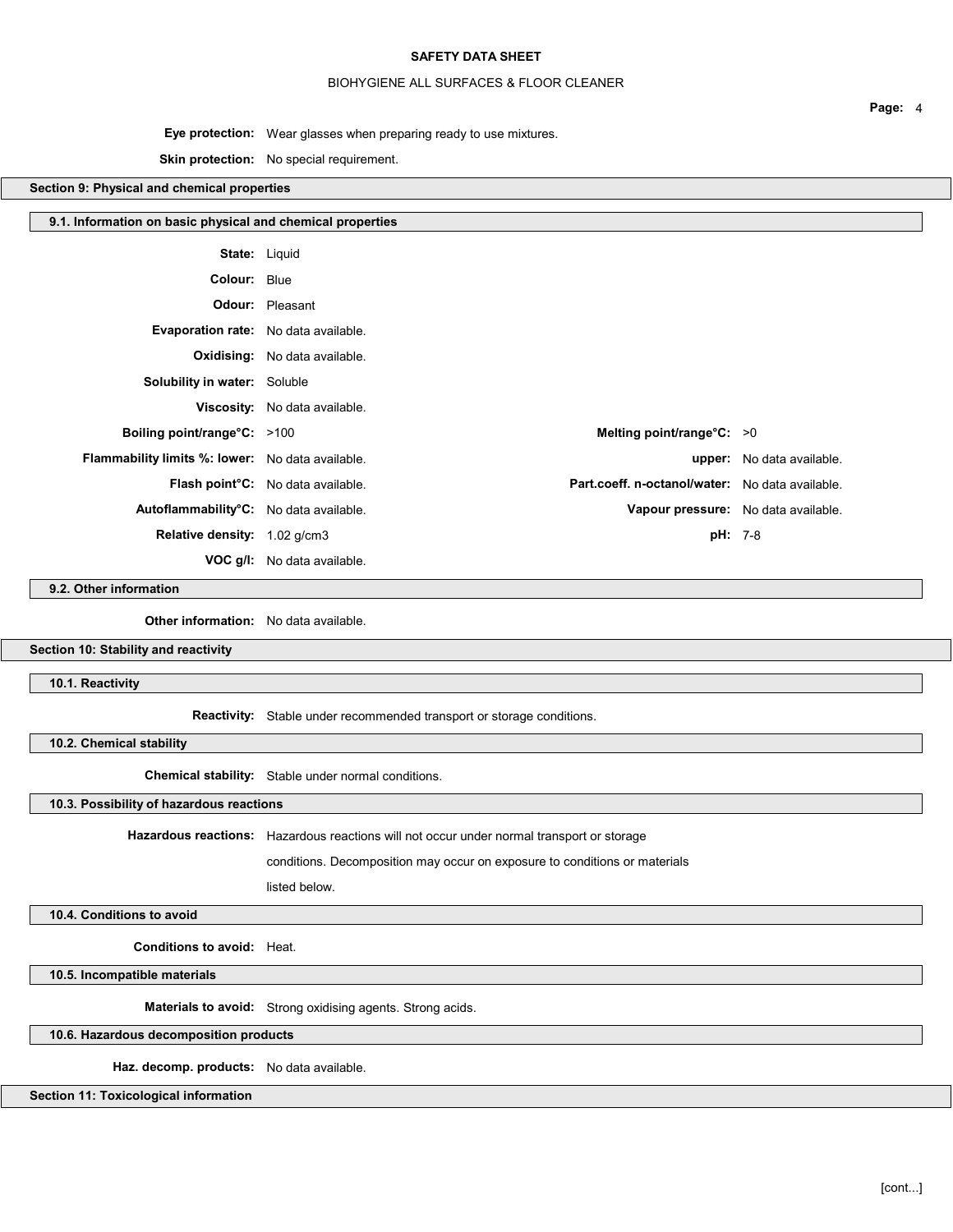#### BIOHYGIENE ALL SURFACES & FLOOR CLEANER

Page: 5

## 11.1. Information on toxicological effects

#### Hazardous ingredients:

#### 1,2-BENZISOTHIAZOLIN-3-ONE

| ORL | MUS        | LD50<br>$\sim$ $\sim$ | 1150 | mg/kg<br>J      |
|-----|------------|-----------------------|------|-----------------|
| ORL | <b>RAT</b> | LD50                  | 1020 | mg/kg<br>÷<br>ັ |

#### Relevant hazards for product:

| Hazard                        | Route<br>.    | <b>Basis</b>              |
|-------------------------------|---------------|---------------------------|
| ™ritation<br>$\sim$<br>$\sim$ | OPT<br>$\sim$ | calculated<br>$\ddot{\,}$ |

#### Symptoms / routes of exposure

Skin contact: There may be irritation and redness at the site of contact.

Eye contact: There may be pain and redness. The eyes may water profusely. There may

be severe pain. The vision may become blurred. May cause permanent

damage.

Ingestion: There may be soreness and redness of the mouth and throat.

Inhalation: There may be irritation of the throat with a feeling of tightness in the chest.

Delayed / immediate effects: Immediate effects can be expected after short-term exposure.

Section 12: Ecological information

#### 12.1. Toxicity

Ecotoxicity values: No data available.

#### 12.2. Persistence and degradability

Persistence and degradability: Biodegradable.

#### 12.3. Bioaccumulative potential

Bioaccumulative potential: No bioaccumulation potential.

12.4. Mobility in soil

Mobility: Readily absorbed into soil.

12.5. Results of PBT and vPvB assessment

PBT identification: This product is not identified as a PBT/vPvB substance.

12.6. Other adverse effects

Other adverse effects: Negligible ecotoxicity.

Section 13: Disposal considerations

13.1. Waste treatment methods

Disposal operations: Small amounts of unwanted product may be flushed with water to sewer.

- Disposal of packaging: Dispose of as normal industrial waste.
	- NB: The user's attention is drawn to the possible existence of regional or

national regulations regarding disposal.